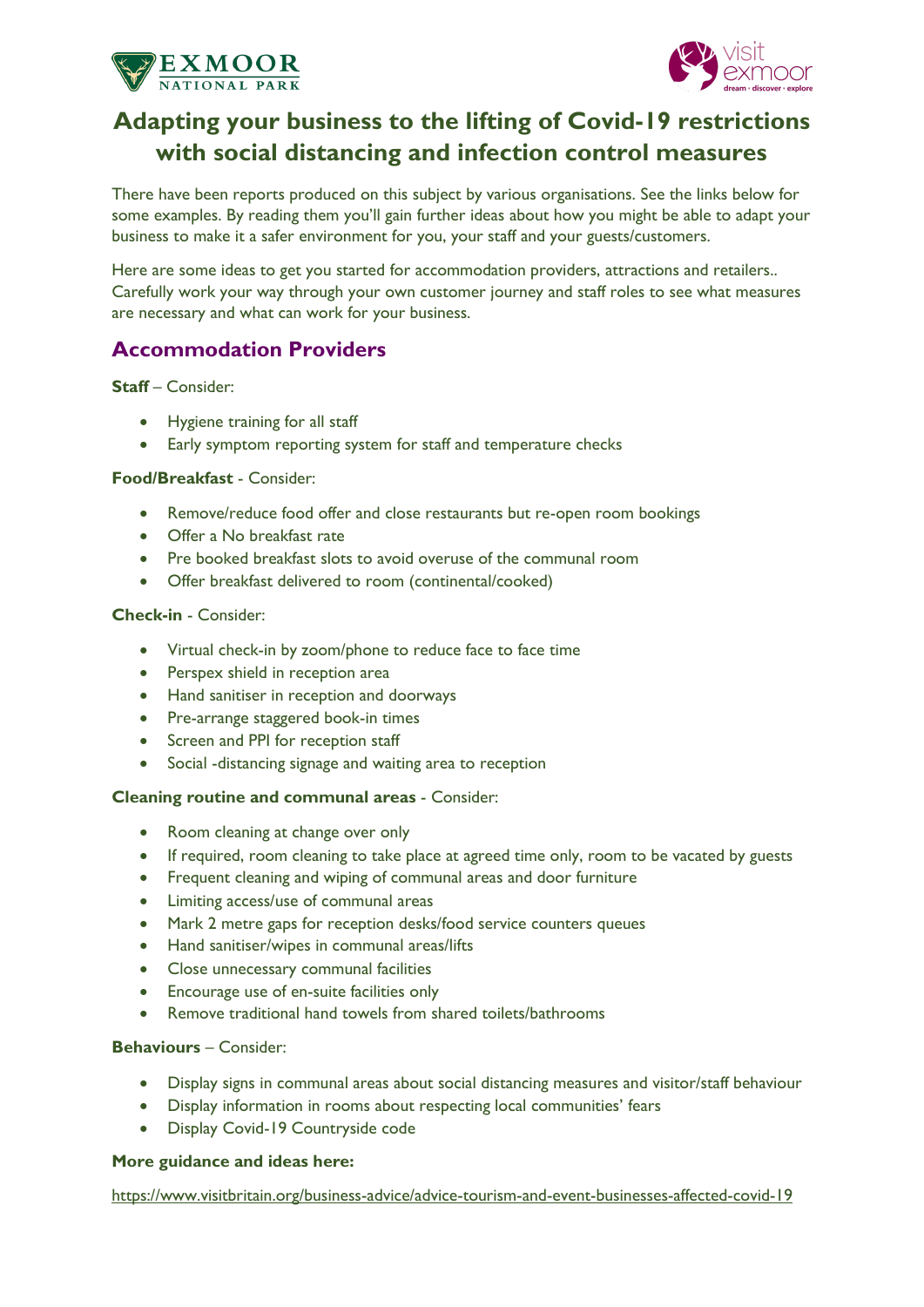## **Visitor Attractions and Experiences**

## **Staff** – consider

- Hygiene training for all staff
- Early symptom reporting system for staff and temperature checks

## **Premises** – consider

- Limiting number of entry/exit points
- Limiting number of shoppers in premises
- Floor markings
- Cleaning stations with hand sanitiser and wipes at entrance
- Screen and PPI for staff at tills and customer service areas
- Scheduled surface cleaning throughout the day

## **Customers –** consider

- Limiting number of customers per session to maximise social distancing space
- Introducing pre-booked and timed slots
- Allow time between activity sessions for cleaning and minimising social contact between arriving and exiting customers
- Introduce hand-cleaning into welcome session

## **Vehicles –** consider

- Can you adapt your experience so customers can use their own vehicles
- Screen, PPI and hand sanitiser/wipes within vehicle
- Cleaning of exterior and interior between customers
- Safety reminders

#### **Behaviours** – Consider:

- Display signs in communal areas about social distancing measures and visitor/staff behaviour
- Display Covid-19 Countryside code

## **More guidance and ideas here:**

[https://www.cambridgenetwork.co.uk/news/three-things-visitor-attractions-should-focus-during](https://www.cambridgenetwork.co.uk/news/three-things-visitor-attractions-should-focus-during-covid-19-pandemic)[covid-19-pandemic](https://www.cambridgenetwork.co.uk/news/three-things-visitor-attractions-should-focus-during-covid-19-pandemic)

<https://www.visitbritain.org/business-advice/advice-tourism-and-event-businesses-affected-covid-19>

## **Retail Premises**

## **Staff** – consider

- Hygiene training for all staff
- Early symptom reporting system for staff and temperature checks

#### **In Premises** - consider

- Limiting number of entry/exit points
- One way system around larger stores
- Limiting number of shoppers in premises
- Floor markings
- Cleaning stations with hand sanitiser and wipes at store entrance